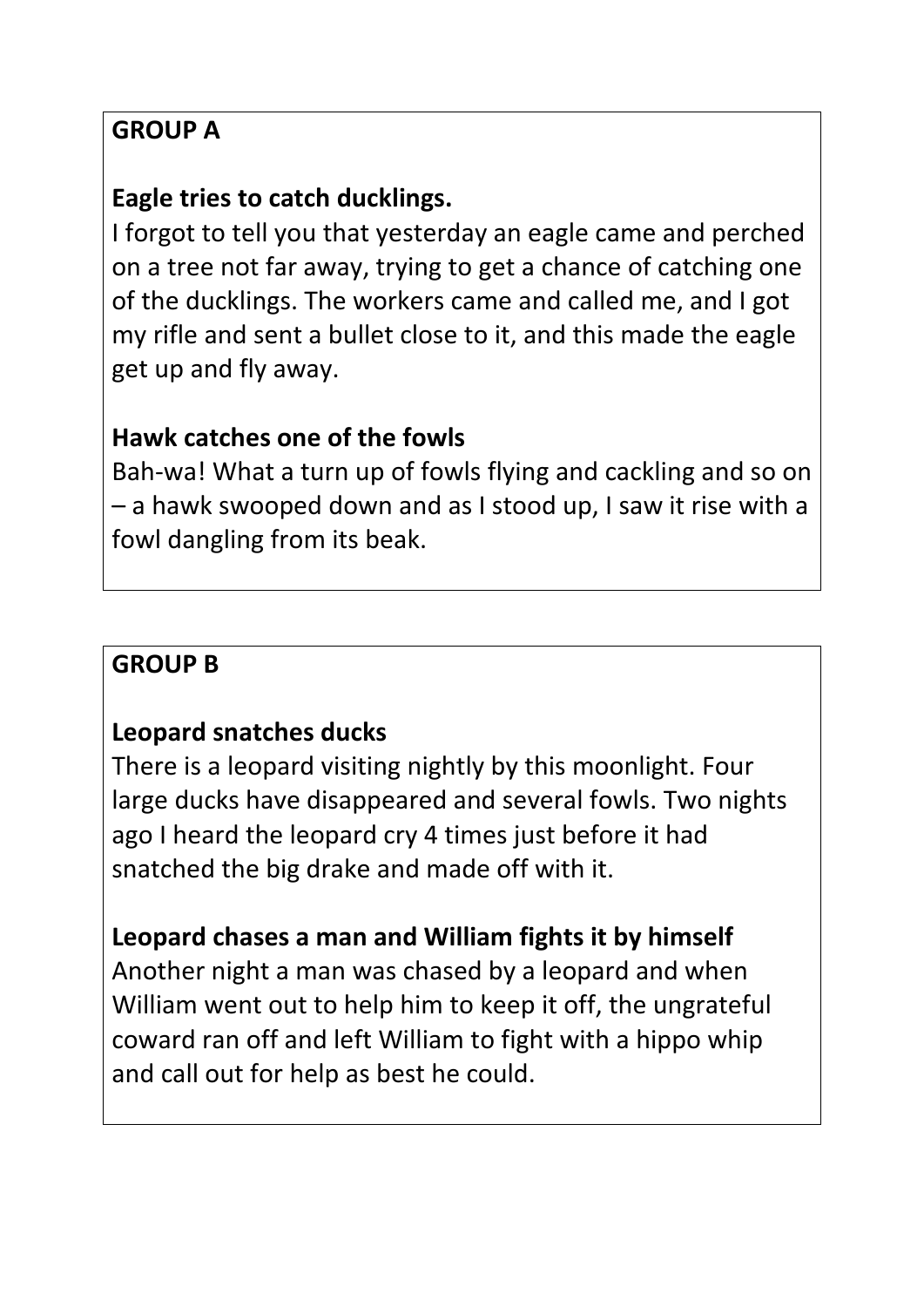# **GROUP C**

### **Rats in the organ**

Even the Organ had to be looked into, and turned on its end, and much turned out that surprised us all. Rats had been carrying in soft wrappers, leaves of magazines, medicine price lists, and what not. It was most distressing to find that fresh and large quantities of paper were drawn in between the strings, & at some parts so tightly packed that it required a pen to draw them out where the fingers failed.

# **Rats in the house**

On Monday or Tuesday morning of this week, while at breakfast, Dr Steele called our attention to the dog listening at the desk. There were 7 rats, young and old, in one drawer. Many a time we rise to see what they are working at only to be laughed at by them as the scamper along the rafters & disappear in the thatch as in a hole just at the eaves. (There they go just now in the passage making as much noise as wee pups scampering after each other.)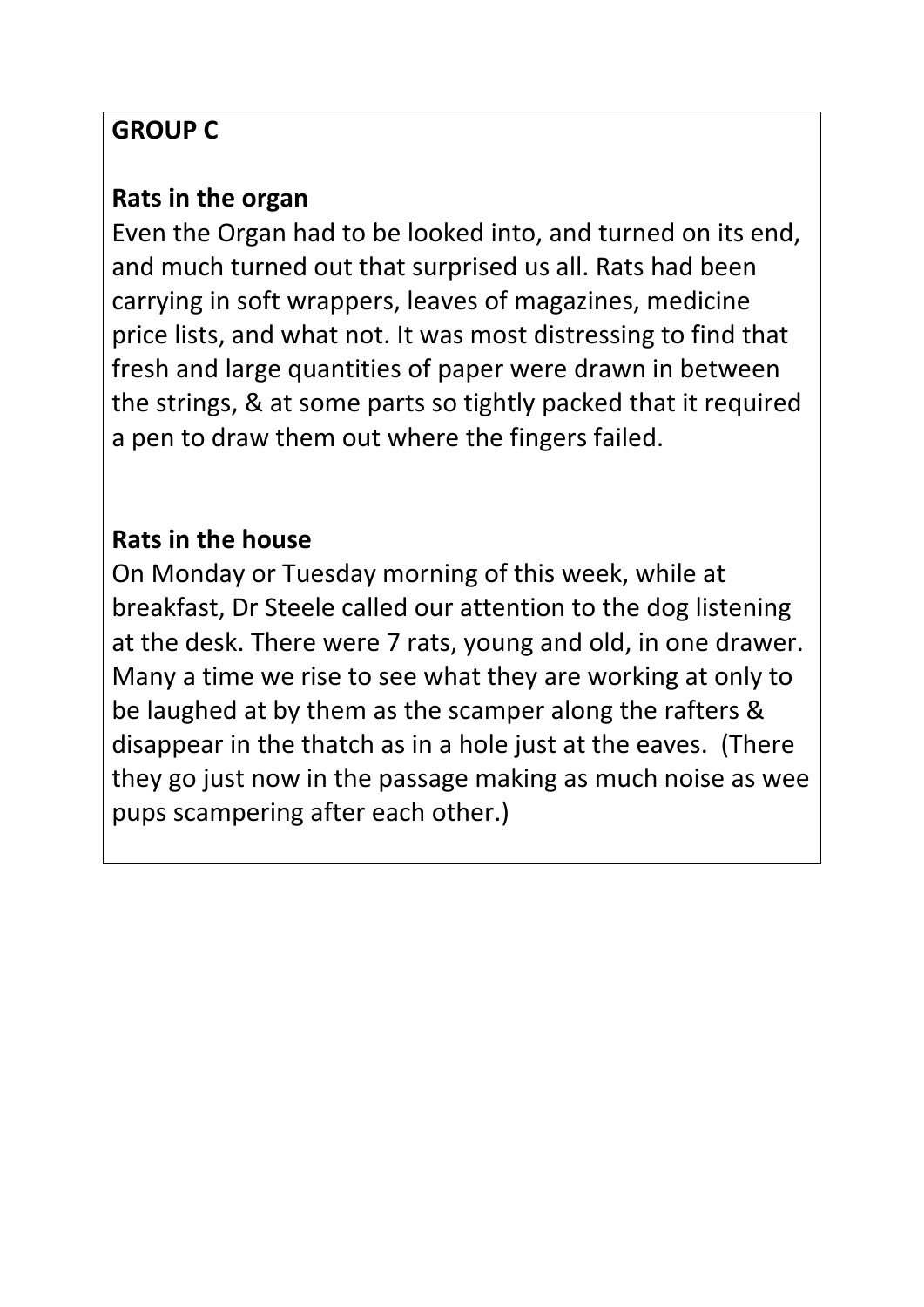### **GROUP D**

### **Lion attacks villagers' house**

On Thursday night a lion attacked some natives not far from here. In the hut were two women and a boy. When they saw that the lion was pulling the sticks out of the house and would soon get in to them they ran out of the house to try to get to a place of safety.

#### **Lion chases the people**

The lion pursued them, & caught & killed them all, & began to eat part of one of them.

#### **GROUP E**

### **Men follow a lion's tracks**

Mr Henderson, Ywaia and other three lads got their guns and followed the lion's spoor for two miles or so.

#### **The men kill the lion**

Mr Henderson and Ywaia fired at the lion and wounded him and at length the lion stopped under a tree. He had already received 10 bullets. The lion roared at them & charged forward to come across the stream to them. Mr Henderson knelt down and had reloaded his rifle. Again he fired at the lion and struck him in the forehead, and the lion tumbled down dead.